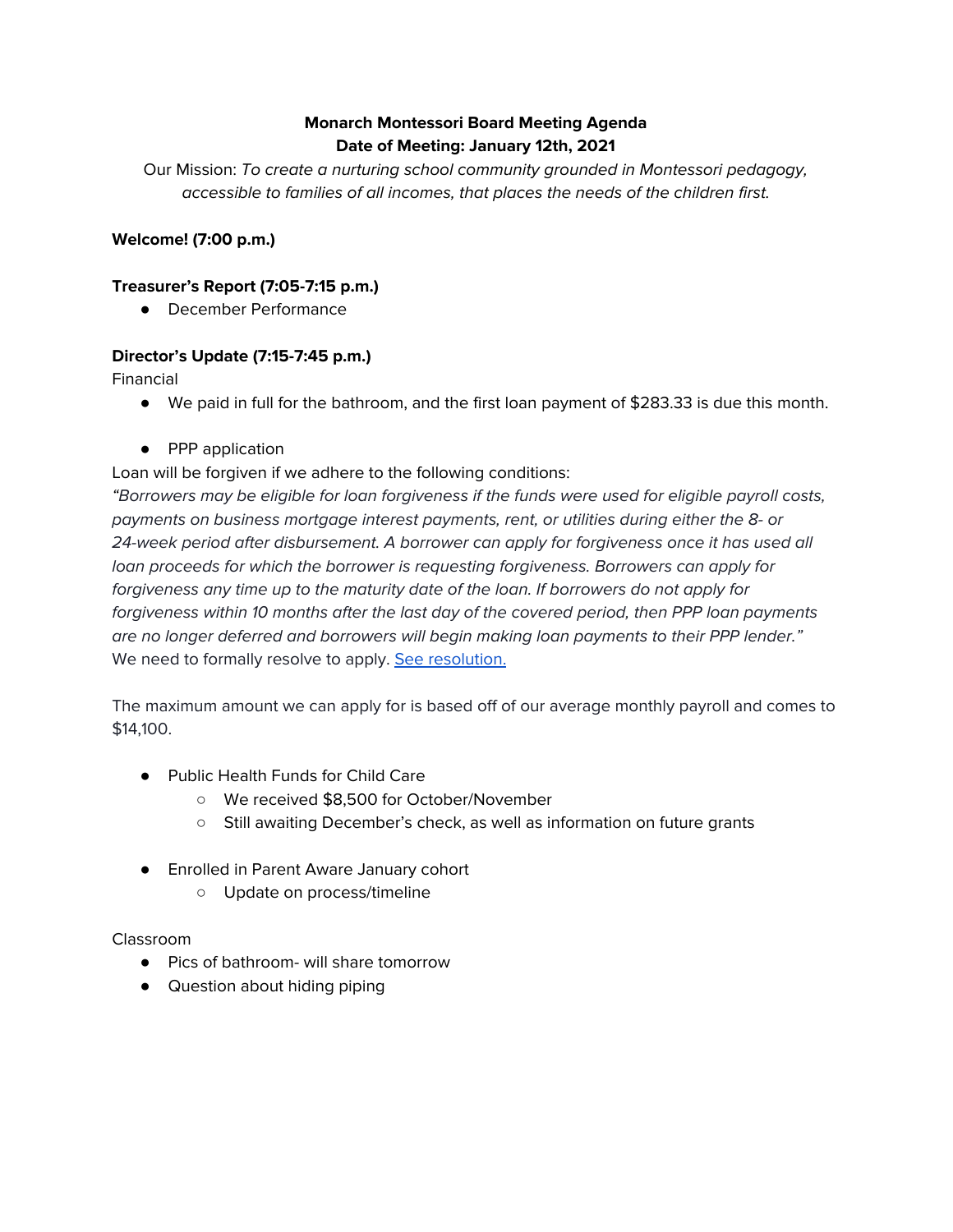

- Enrollment
	- We have five children enrolled and one tutee
		- One child to start in February
		- Tours last week led to three more likely enrollments
		- One child transitioned from half day to full day

Contacted by nearby charter school about potential partnership- will keep the board informed

● Enspire Academy

Lead on piano- <http://keys44kids.net/piano-placement-program-learn-more>

Ideas for Outdoor Area

Know where to get straw bales? <https://naturalplaygroundsstore.com/cart.php>

#### **Fundraiser Committee Update: (7:45-8:00 p.m.)**

Gerten's Fundraiser Update Montessori Education Week (February 21 through February 27, 2021) P2P Virtual Challenge (steps, books read, etc.)

#### **Planning for Next School Year (8:00-8:30 p.m.)**

Virtual Open Houses (2)- Board Member volunteers needed to ask questions Virtual Tour Video- To be filmed asap and posted on website Should we cap fall enrollment or expand to 20 in the fall? How about the summer? What values should we prioritize when communicating with families?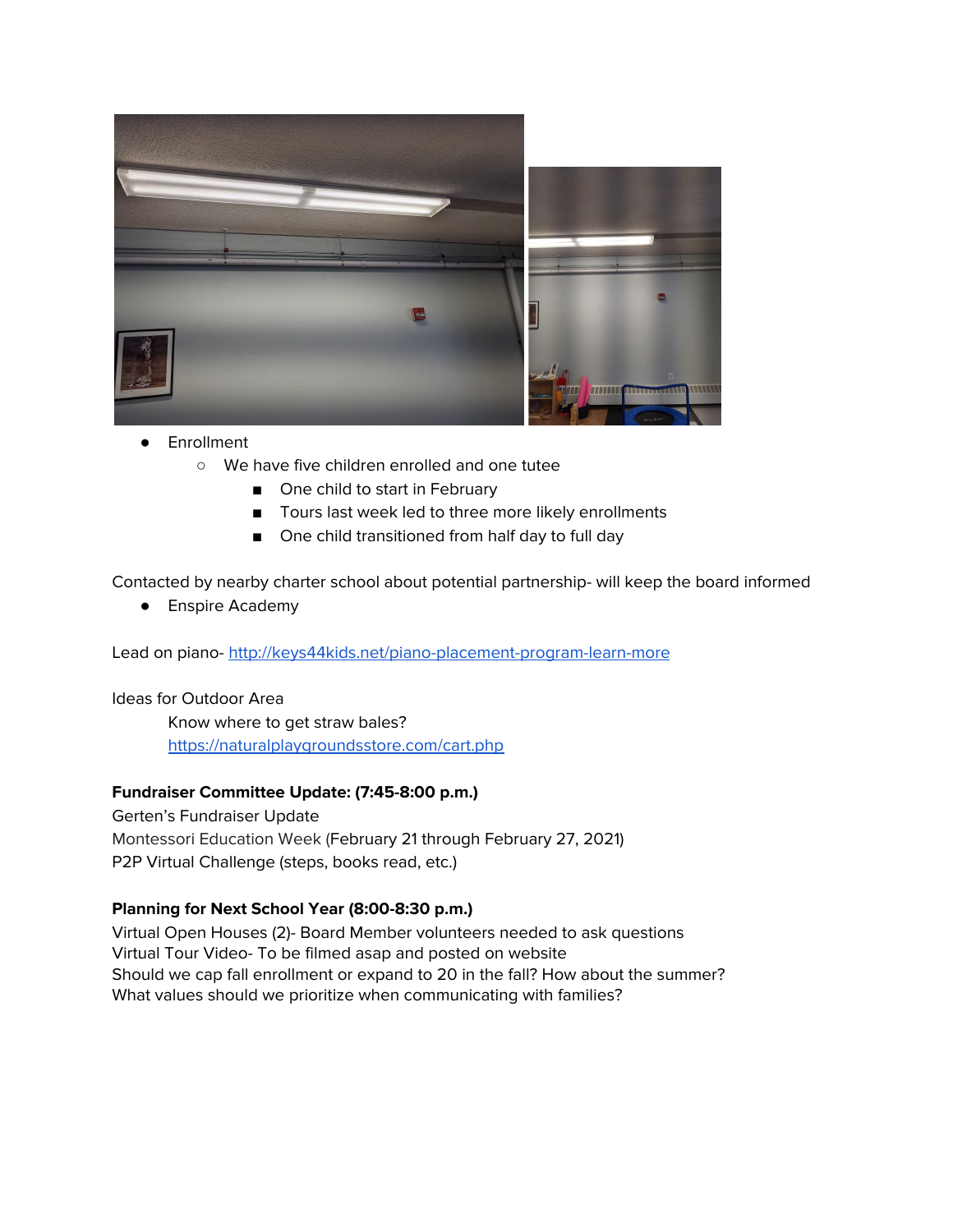| <b>Strengths</b>                                                                                      | Weaknesses                                                                                                |
|-------------------------------------------------------------------------------------------------------|-----------------------------------------------------------------------------------------------------------|
| -Board of Directors                                                                                   | -Low enrollment                                                                                           |
| - staff                                                                                               |                                                                                                           |
| -classroom/facility                                                                                   | -new, unknown to families                                                                                 |
| -fundraising                                                                                          | -newness of the organization                                                                              |
| -flexibility to adapt quickly<br>-ability to plan ahead<br>-wide range of expertise on the board      | -cost of program can be prohibitive to some<br>families<br>-staff less experienced in setting up internal |
| -well-defined pedagogy- very attractive to<br>some families<br>- Passionate, experienced lead teacher | infrastructure, such as tax prep and<br>bookkeeping<br>-well-defined pedagogy- won't appeal to all        |
| - Scholarship funds available                                                                         | families                                                                                                  |
| - Mission to make education accessible to all                                                         | - Small social media audience                                                                             |
| - Montessori program and tools                                                                        | - Lack of substitute teachers                                                                             |
| - Small class sizes                                                                                   |                                                                                                           |
| - Various programs, enrollment options                                                                |                                                                                                           |
| - Diversity of student population<br>- Flexible assistant teacher                                     |                                                                                                           |
|                                                                                                       |                                                                                                           |
| <b>Opportunities</b>                                                                                  | <b>Threats</b>                                                                                            |
| -Partnering with Gustavus Adolphus and                                                                | - Covid/school closure                                                                                    |
| <b>Merrick</b>                                                                                        | - Continued low enrollment                                                                                |
| -Parent Aware Rating and Think Small                                                                  | - Low sub/staff contingencies                                                                             |
| <b>Scholarships</b>                                                                                   | -Other schools / early childhood centers /                                                                |
| -Better Search Optimization on Google                                                                 | daycares also not at full capacity (aka                                                                   |
| -Community partnerships                                                                               | competition seems potentially higher right                                                                |
| -Connecting with ECFE educators                                                                       | now)                                                                                                      |
| - Leverage parents, board, former co-workers                                                          |                                                                                                           |
| for referrals                                                                                         | -General uncertainty makes planning difficult                                                             |
| -Cookbook!                                                                                            | - Changing needs of parents (Co-Vid)                                                                      |
|                                                                                                       | - Economy and job availability for parents                                                                |
|                                                                                                       | - MN Government restrictions, regulations                                                                 |
|                                                                                                       |                                                                                                           |

### **Action Items:**

- *●* All Looking for someone to help research grants for piano, teaching materials
- *●* All Volunteers needed for bathroom painting and classroom cleanup; Reach out to Julia
- *●* Review [employment](https://docs.google.com/document/d/1xRRmud6jhIVyvLmFNdZGQBetCQaduc3TSgVApp4Mh8Y/edit?usp=sharing) contract for Julia
- *●* All Consider how you can contribute to marketing, fundraising
- *●* All Reach out to Julia with names for any potential substitute teachers
- *●* All blog and video content (Maria to edit written copy, Julie can help with video editing)
- *●* Julia Following up with Winnie on monthly performance of paid ads